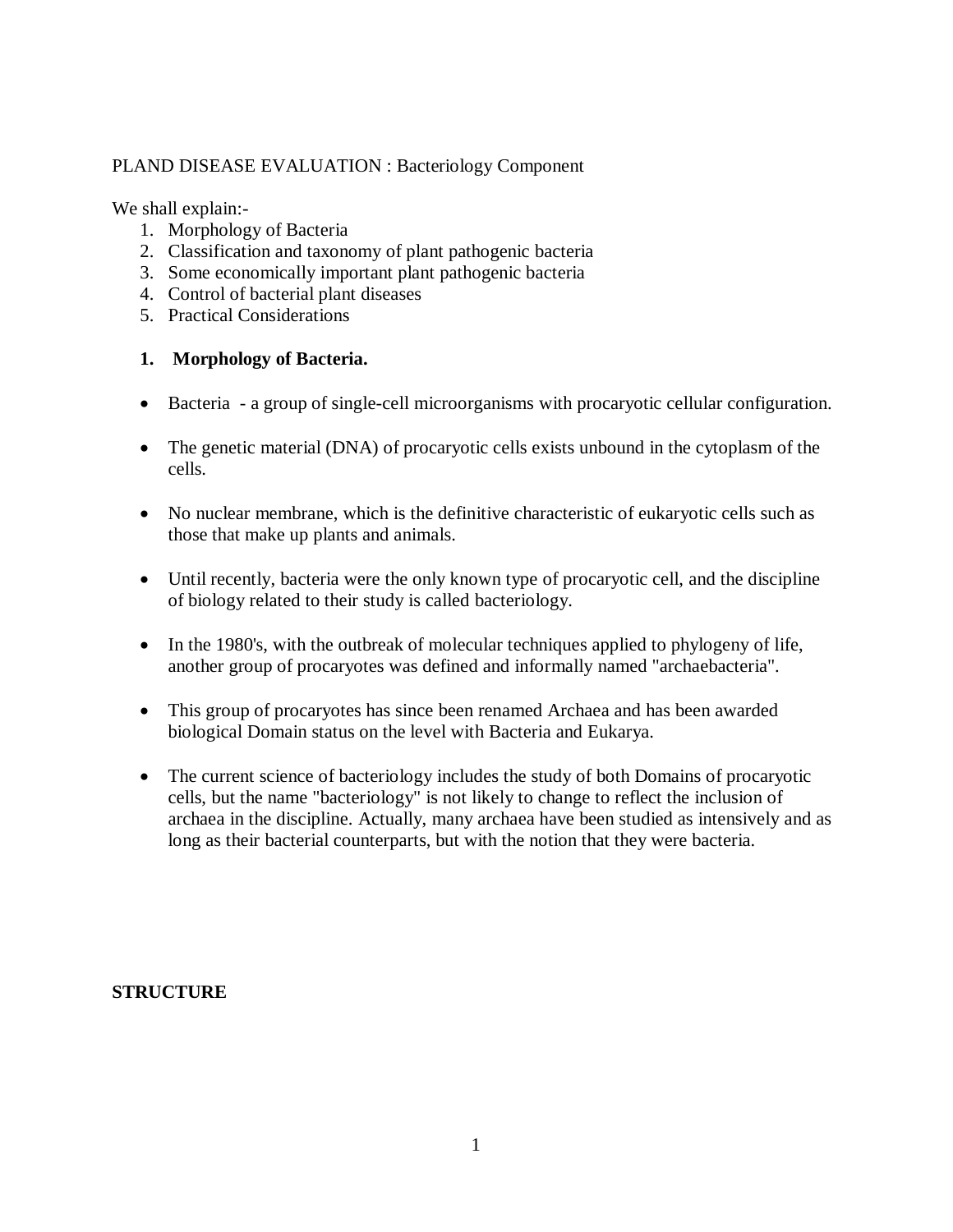- Three architectural regions (See figure below)
	- o appendages (proteins attached to the cell surface) in the form of flagella and pili;
	- o cell envelope consisting of a capsule, cell wall and plasma membrane;
	- o cytoplasmic region that contains the cell genome (DNA) and ribosomes and various sorts of inclusions.



Schematic drawing of a typical bacterium.

- $\checkmark$  Flagella are filamentous protein structures attached to the cell surface that provide swimming movement for most motile procaryotic cells.
- $\checkmark$  Fimbriae and Pili are interchangeable terms used to designate short, hair-like structures on the surfaces of procaryotic cells. Fimbriae are shorter and stiffer than flagella, and slightly smaller in diameter. Like flagella, they are composed of protein.
	- o A specialized type of pilus the F or sex pilus, mediates the transfer of DNA between mating bacteria, but the function of the smaller, more numerous common pili is quite different.
	- o Common pili (almost always called fimbriae) are usually involved in adherence (attachment) of procaryotes to surfaces in nature.
- $\checkmark$  A rigid cell wall protects the delicate cell protoplast from osmotic lysis.
- $\checkmark$  The cell wall of Bacteria consists of a polymer of disaccharides cross-linked by short chains of amino acids (peptides). This molecule is a type of peptidoglycan, called murein.
- $\checkmark$  In the Gram-positive bacteria (those that retain the purple crystal violet dye when subjected to the Gram-staining procedure) the cell wall is a thick layer of murein.
- $\checkmark$  In the Gram-negative bacteria (which do not retain the crystal violet) the cell wall is relatively thin and is composed of a thin layer of murein surrounded by a membranous structure called the outer membrane. Murein is a substance unique in nature to bacterial cell walls.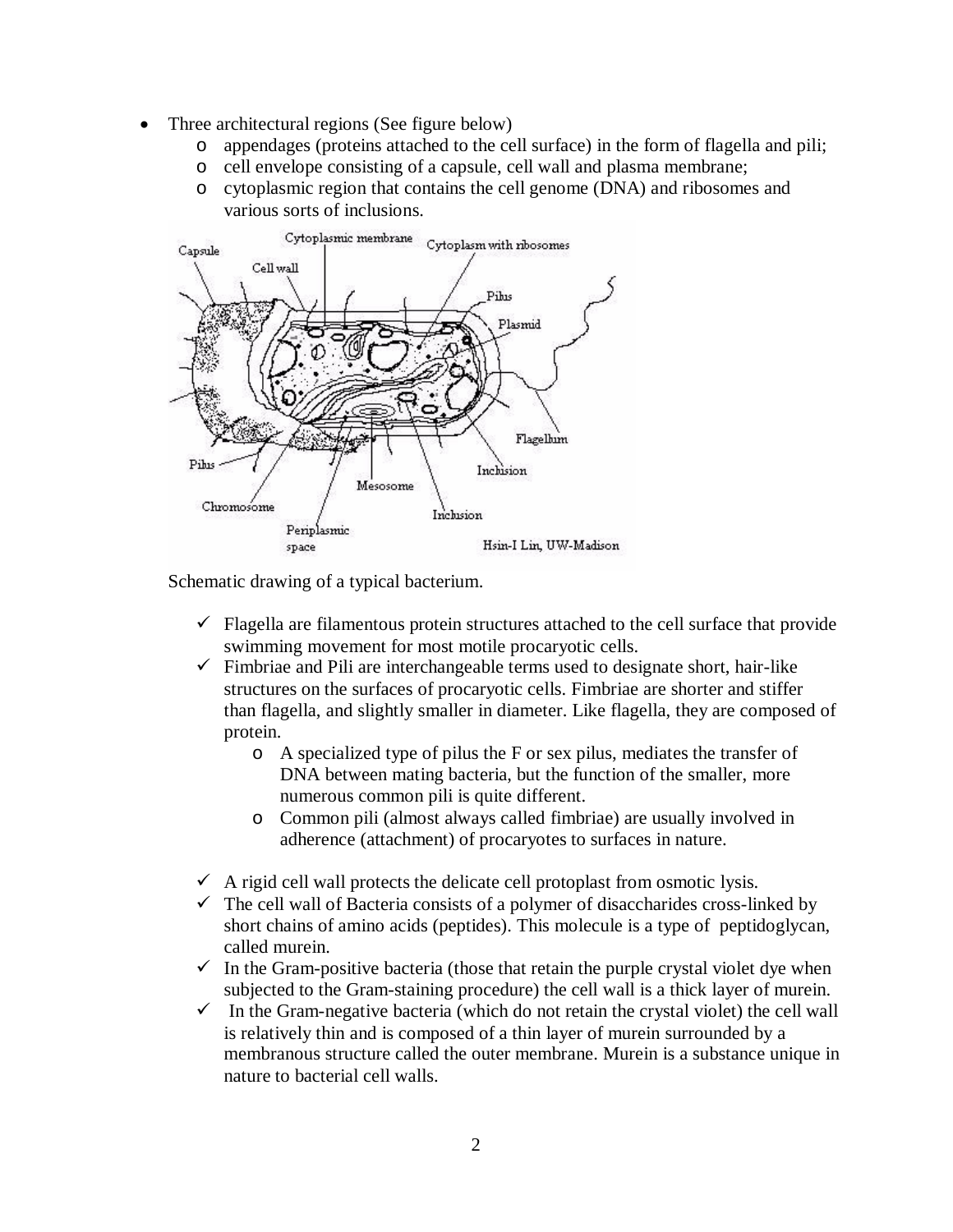- $\checkmark$  Also, the outer membrane of Gram-negative bacteria invariably contains a unique component, lipopolysaccharide (LPS or endotoxin), which is toxic to animals. The cell walls of Archaea may be composed of protein, polysaccharides, or peptidgolycan-like molecules, but never do they contain murein. This feature distinguishes the Bacteria from the Archaea.
- $\checkmark$  Cytoplasmic Constituents:
	- o Include chromosome and ribosomes. The chromosome is typically one large circular molecule of DNA, more or less free in the cytoplasm.
	- o Procaryotes sometimes possess smaller extrachromosomal pieces of DNA called plasmids.
	- o The total DNA content of a cell is referred to as the cell genome.
	- o The ribosomes of procaryotes are smaller than cytoplasmic ribosomes of eukaryotes. Procaryotic ribosomes are 70S in size, being composed of 30S and 50S subunits. The 80S ribosomes of eukaryotes are made up of 40S and 60S subunits.
	- o Ribosomes are involved in the process of translation (protein synthesis), but some details of their activities differ in eukaryotes, Bacteria and Archaea. Protein synthesis using 70S ribosomes occurs in eukaryotic mitochondria and chloroplasts, and this is taken as a major line of evidence that these organelles are descended from procaryotes.
	- o Cytoplasmic inclusions.
		- are distinct granules that may occupy a substantial part of the cytoplasm.
			- E.g. carbon and energy reserves may be stored as glycogen (a polymer of glucose) or as polybetahydroxybutyric acid (a type of fat) granules.
			- Polyphosphate inclusions are reserves of  $PO<sub>4</sub>$  and possibly energy; elemental sulfur (sulfur globules) are stored by some phototrophic and some lithotrophic procaryotes as reserves of energy or electrons. Some inclusion bodies are actually membranous vesicles or intrusions into the cytoplasm which contain photosynthetic pigments or enzymes.

## **2. Classification and taxonomy of plant pathogenic bacteria**

Species of bacterial plant pathogens come from seven genera:

- 1. Agrobacterium
	- a. Rhizosphere and soil inhabitants
	- b. mostly cause galls and deformations on roots or stems,
	- c. short rods, motile,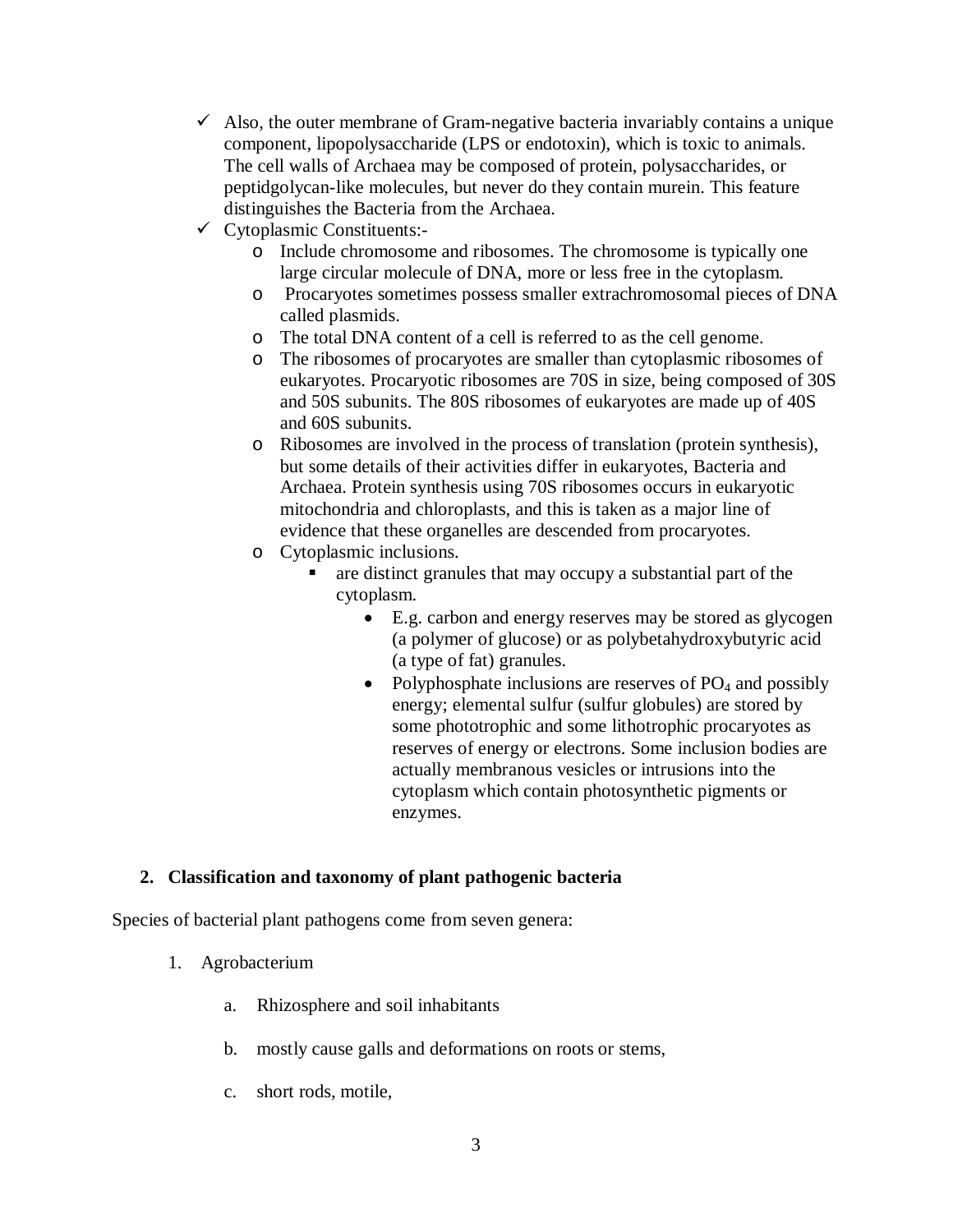- 2. Clavibacter (Corynebacterium)
	- a. only gram-positive genus,
	- b. cause systemic infections producing galls and wilts,
	- c. slender rods, non-motile,
- 3. Erwinia
	- a. some cause necrotic or wilt diseases,
	- b. others cause soft rots,
	- c. motile rods,
- 4. Pseudomonas
	- a. localized rots, e.g. leaf spots and blights,
	- b. many produce a greenish, water-soluble pigment in culture,
	- c. motile rods,
- 5. Xanthomonas
	- a. leaf spots and blights
	- b. small, motile rods,
- 6. Streptomyces
	- a. the only one that produces hyphae, no crosswalls,
	- b. all are soil inhabitants,
	- c. many produce antibiotics,
- 7. Xyllela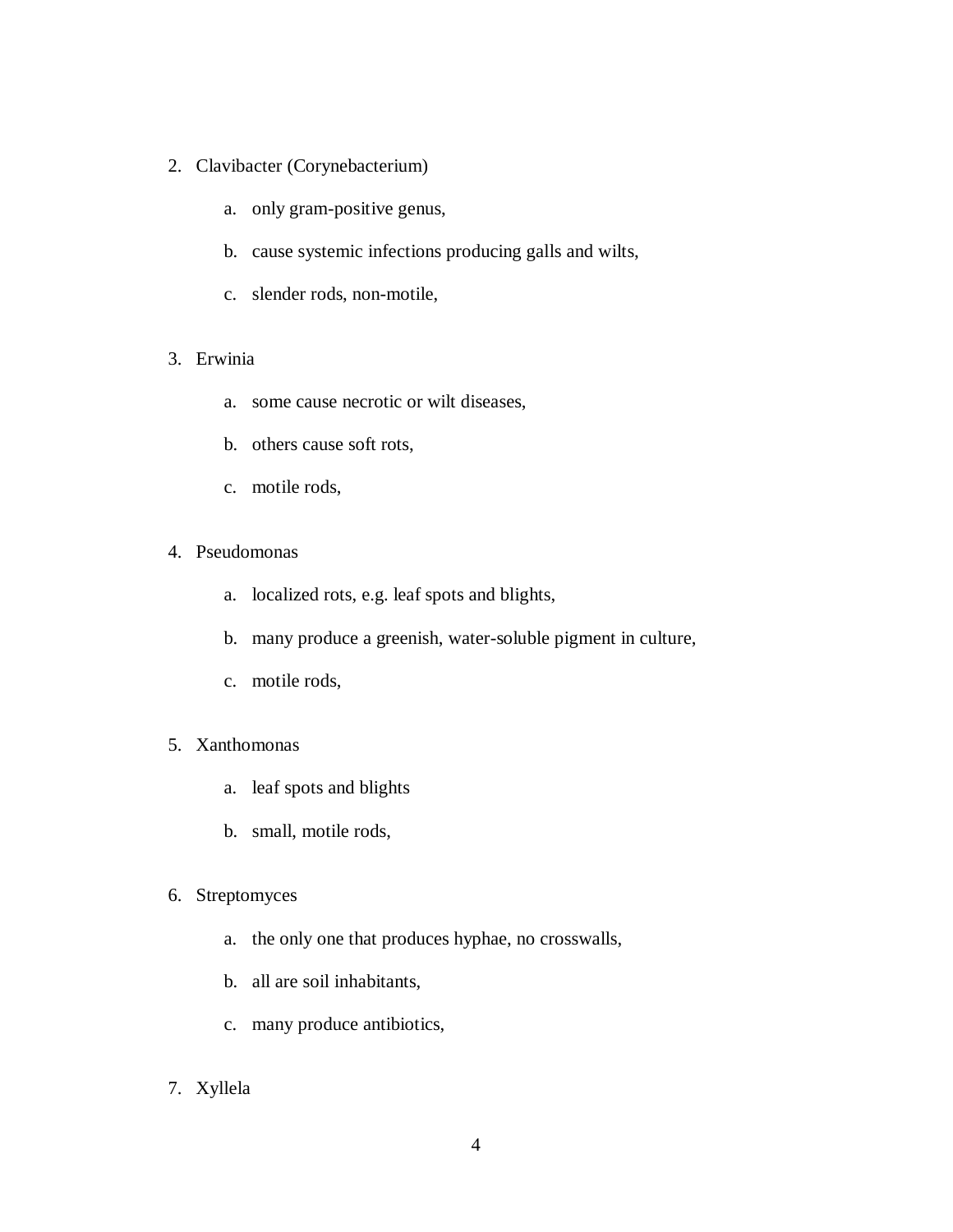a. xylem inhabiting, fastidious bacteria.

### **3. Some Economically Important Plant Pathogenic Bacteria.**

- 1. *Xanthomonas oryzae*: bacterial blight of rice
- 2. *Pseudomonas (Ralstonia) solanacearum*: bacterial wilt. Wide host range including tobacco, tomatoes, potatoes, banana.
- 3. Xanthomonas campestris pv. campestris: Black Rot of Cabbage
- 4. *Erwinia amylovora*: Fire Blight of Pear
- 5. *Xanthomonas campestris* pv. *vesicatoria*: bacterial spot, vegetables, peppers, tomato.
- 6. *Erwinia carotovora*: soft rot of vegetables and potatoes
- 7. *Clavibacter sepedonicum*: ring rot of potatoes
- 8. *Pseudomonas syringae*: bacterial blight
- 9. *Agrobacterium tumefaciens*: crown gall
- 10. Mycoplasmalikeorganisms, MPLO: Aster yellows
- 11. *Xylella fastidiosa*: Pierce's Disease of Grapes
- 12. *Xanthomonas campestris* pv. *citr*i: Citrus Canker

## **4. Control of bacterial plant diseases**

- A. Host Resistance: (main mechanism) -resistance is often unstable as pathogens can evolve quickly.
- B. Sanitation
- C. Crop Rotation
- D. Vector Control

E. Seed Sterilization: bacteria can enter seed during flowering.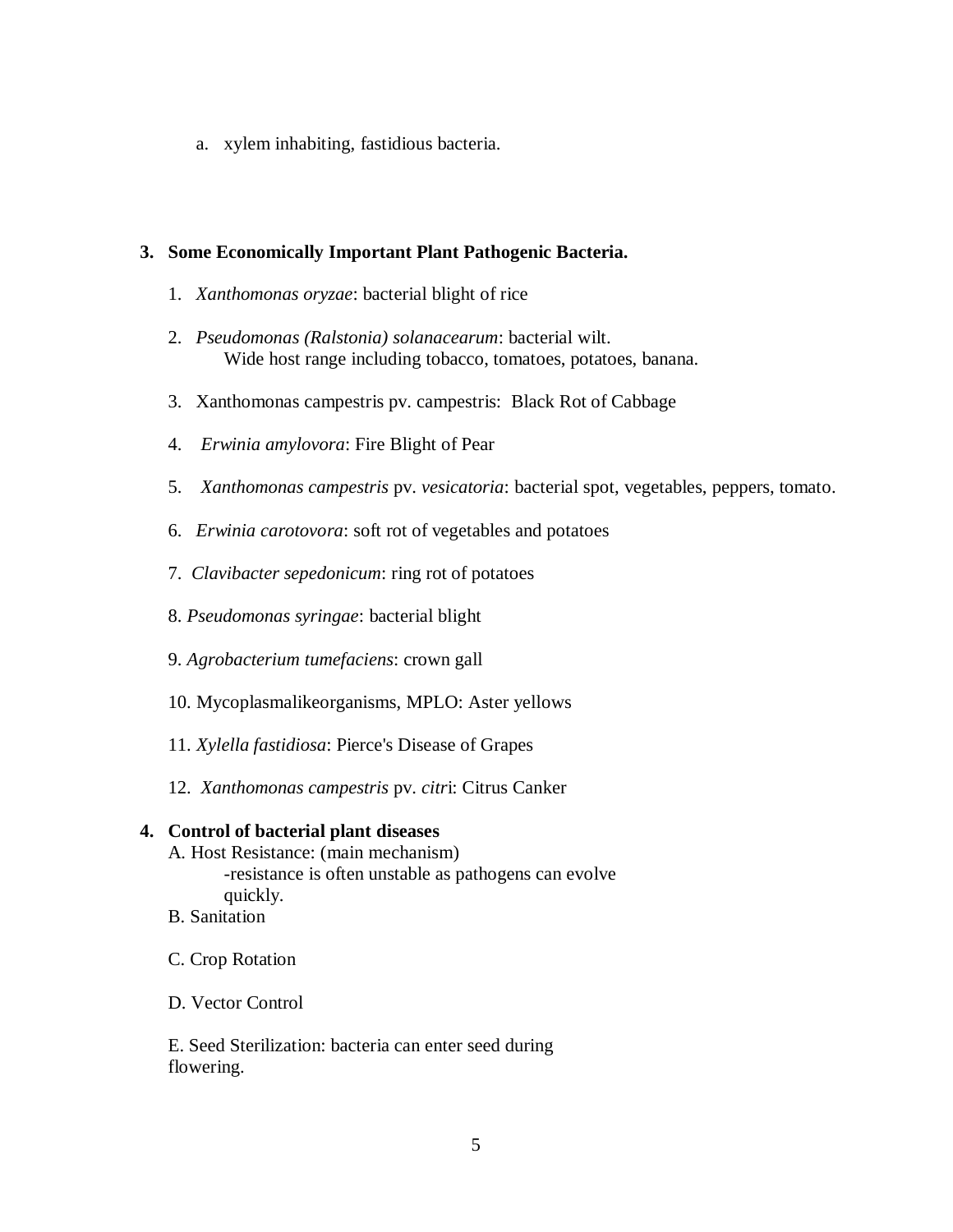F. Chemical Control: antibiotics -not widely applied.

G. Biological Control.

## **PLANT DISEASE EVALUATION**

The study of disease in plants; it is an integration of many biological disciplines and bridges the basic and applied sciences. As a science, plant pathology encompasses the theory and general concepts of the nature and cause of disease, and yet it also involves disease control strategies, with the ultimate goal being reduction of damage to the quantity and quality of food and fiber essential for human existence.

**Plant disease** - a disease that affects plants Disease - an impairment of health or a condition of abnormal functioning

Throughout history, loss of crop yields from disease has had severe effects on the human race.

There are at least 50,000 diseases of crop plants. New diseases are discovered every year. About 15% of the total U.S. crop production is lost annually to infectious diseases despite improved cultivars and disease control techniques. Damage from disease has not been eliminated. Disease-causing organisms (pathogens) multiply and mutate rapidly. They develop genetic resistance to chemical controls and have the ability to infect new hybrids. Good gardening practices and an understanding of plant pathology are the first line of defense against disease.

### **DEFINITION OF PLANT PATHOLOGY**

The study of plant diseases is known as plant pathology. Infectious diseases are caused by living organisms called pathogens. Noninfectious diseases caused by environmental stress and damage by weather and other environmental factors also will be covered.

Indirectly, environmental factors that cause a plant to be stressed may result in the plant's gradual decline. Decline results in the plant being more susceptible to disease organisms. Because of this, diagnosing plant diseases can be tricky. The real cause of a problem may be the stress factors, with the disease simply being a secondary factor.

## **DISEASE TRIANGLE FOR VIRUS INFECTION**

Three critical factors or conditions must exist for virus disease to occur: a SUSCEPTIBLE HOST PLANT, a VIRULENT PATHOGEN, an active VECTOR and the right mix of ENVIRONMENTAL CONDITIONS. The relationship of these factors is called the disease triangle.

If only a part of the triangle exists, disease will not occur. Understanding the disease triangle helps us understand why most plants are not affected by the many thousands of diseases that exist.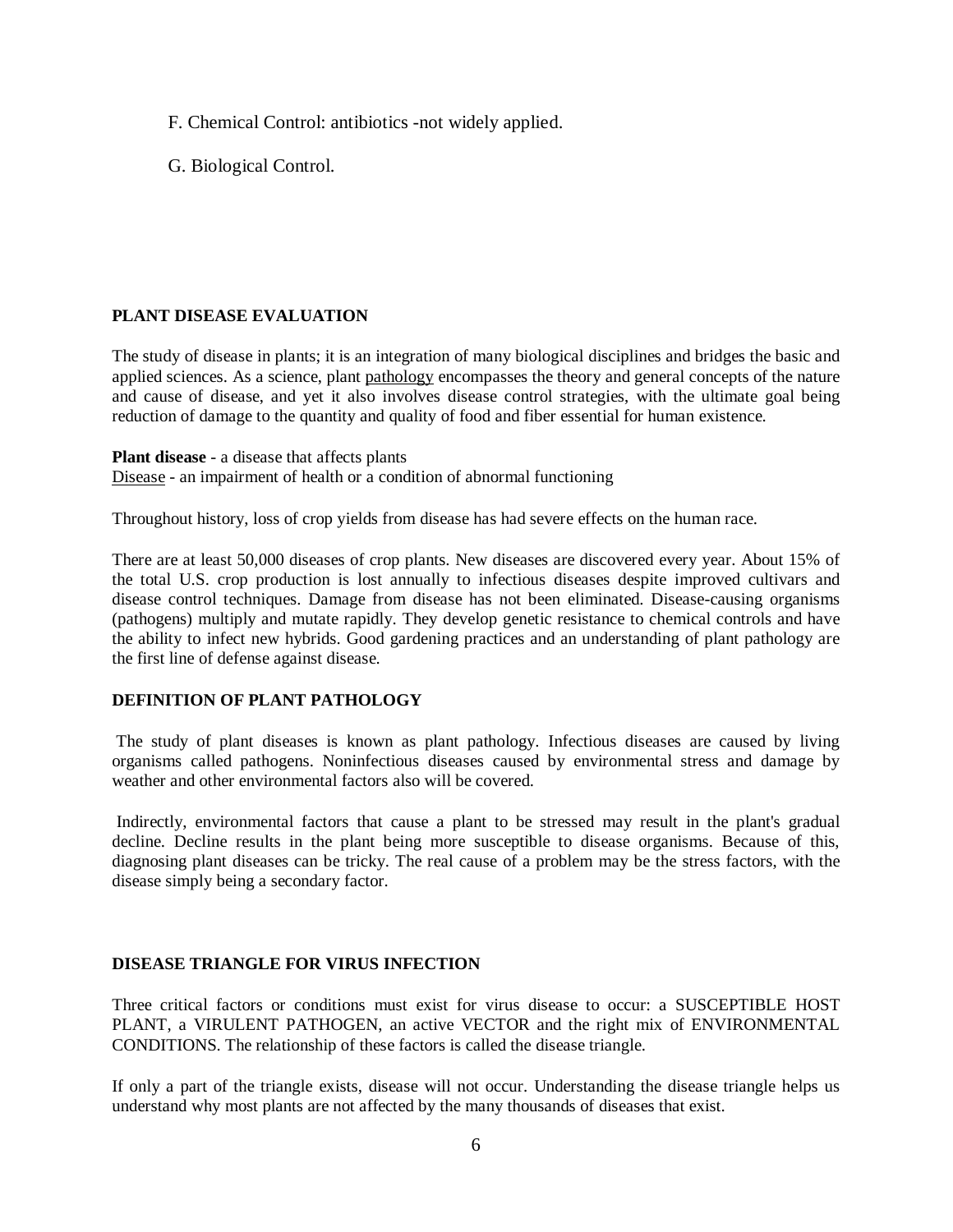#### **VIRUS PATHOGEN**

Viruses are very small (submicroscopic) infectious particles (virions) composed of a protein coat and a nucleic acid core. They carry genetic information encoded in their nucleic acid, which typically specifies two or more proteins. Translation of the genome (to produce proteins) or transcription and replication (to produce more nucleic acid) takes place within the host cell and uses some of the host's biochemical "machinery". Viruses do not capture or store free energy and are not functionally active outside their host. They are therefore parasites (and usually pathogens) but are not usually regarded as genuine microorganisms.

Most virus pathogens are host-specific to a particular plant species, genus or family. Viruses also cause many important plant diseases and are responsible for huge losses in crop production and quality in all parts of the world. Infected plants may show a range of symptoms depending on the disease but often there is leaf yellowing (either of the whole leaf or in a pattern of stripes or blotches), leaf distortion (e.g. curling) and/or other growth distortions (e.g. stunting of the whole plant, abnormalities in flower or fruit formation).

### **VECTOR**

Some important animal and human viruses can be spread through aerosols. The viruses have the "machinery" to enter the animal cells directly by fusing with the cell membrane (e.g. in the nasal lining or gut).

By contrast, plant cells have a robust cell wall and viruses cannot penetrate them unaided. Most plant viruses are therefore transmitted by a vector organism that feeds on the plant or (in some diseases) are introduced through wounds made, for example, during cultural operations (e.g. pruning). A small number of viruses can be transmitted through pollen to the seed (e.g. *Barley stripe mosaic virus*, genus *Hordeivirus*) while many that cause systemic infections accumulate in vegetatively-propagated crops.

#### **SUSCEPTIBLE HOST**

A susceptible host has a genetic makeup that permits the development of a particular disease. The genetic defense against a disease is called disease resistance. This resistance can be physical characteristics of the plant (fuzzy or waxy leaf surfaces), chemical characteristics (enzymes that kill pathogens and lack of enzymes) and growth patterns (ability to block off diseased tissue or outgrow damage).

Plants also may be disease-tolerant. Even though infected with a disease, they can grow and produce a good crop or maintain an acceptable appearance. The plant outgrows the disease and symptoms are not apparent or at a damaging level.

It is important to remember that plants labeled as disease-resistant are resistant only to a particular disease. They are not resistant to all diseases. Resistance does not mean immunity. Under extreme circumstances, resistant plants may be infected by the disease to which they have resistance.

For disease to occur, the host plant must be at a stage of development that allows it to be susceptible to infection. For example, damping-off only affects seedlings. Botrytis is primarily a disease of buds,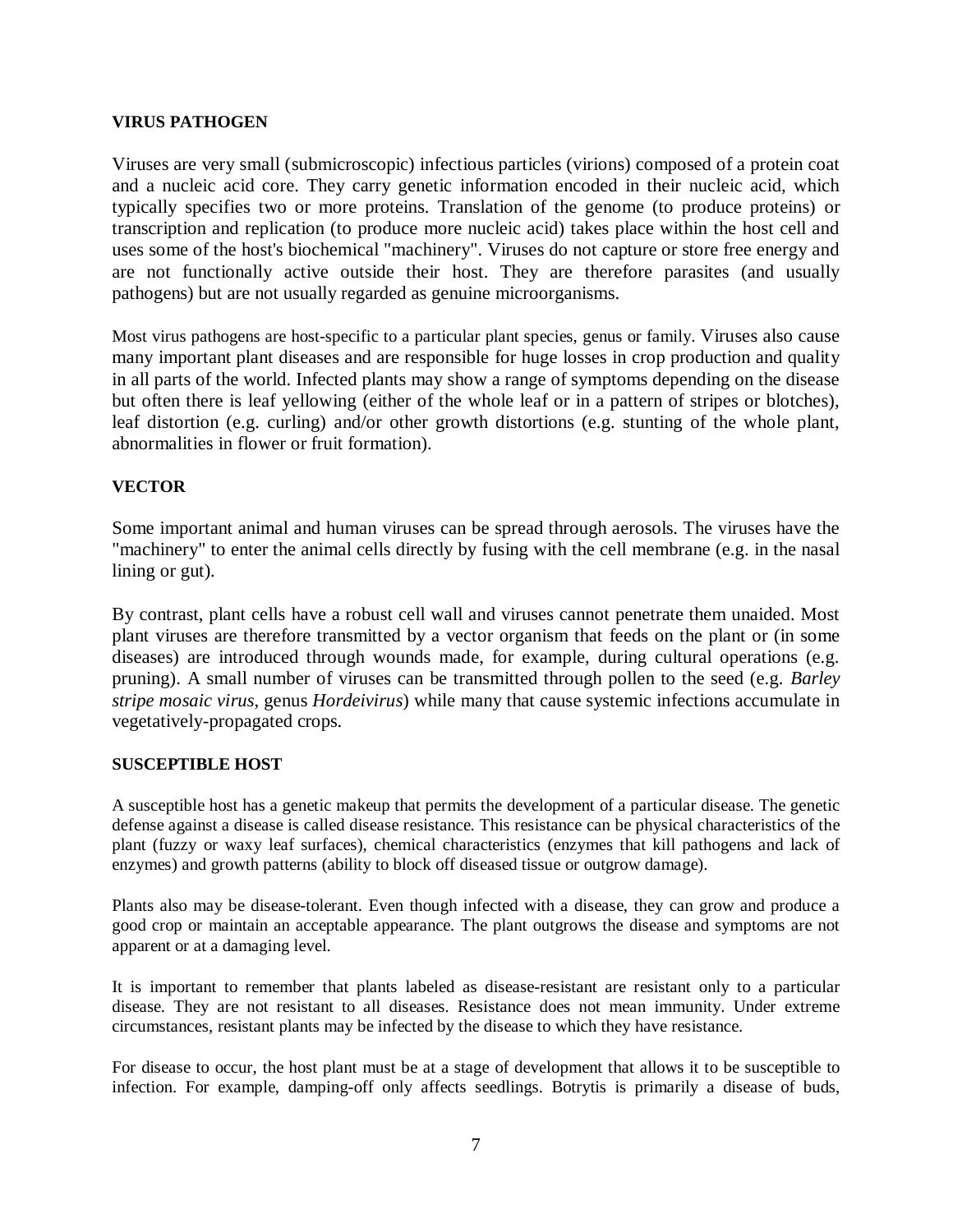although it also can occur on flowers and leaves. Also, it is important that the pathogen be in a proper stage of its development to infect host plants.

### **ENVIRONMENTAL CONDITIONS**

Certain environmental conditions must exist for disease pathogens to cause infection. The specific conditions vary for different pathogens. High moisture and specific temperature ranges are necessary for many virus diseases. These conditions must continue for a critical period of time while the pathogen is in contact with the host for infection to occur.

Moisture, temperature, wind, sunlight, nutrition and soil quality affect plant growth. If one of these factors is out of balance for the culture of a specific plant, that plant may have a greater tendency to become diseased. Environmental conditions also affect the growth and spread of disease pathogens. Very dry or wet weather will have an accompanying set of virus diseases that thrive under these conditions.

#### **MOISTURE**

Moisture in the plant environment can include humidity, dew, rainfall or water from irrigation. Moisture is critical to the spread of most plant virus diseases. Constantly wet foliage from overhead watering is a condition that promotes disease development.

#### **TEMPERATURE**

Each disease pathogen has a specific temperature range for growth and activity. There are warm-weather and cool-weather diseases. Temperature affects how rapidly pathogens multiply.

Soil temperature can also be critical for disease infection. Cool, wet soils promote virus diseases transmitted by nematodes in root diseases. Temperature extremes can cause stress in host plants, increasing susceptibility.

### **WIND AND SUN**

The combination of wind and sun affects how quickly plant surfaces dry. Faster drying generally reduces the opportunity for infection. Wind can facilitate vector movement from one area to another, even many miles. Wind and rain together can be a deadly combination. Sunlight is very important to plant health. Plants that do not receive the right amount of sunlight to meet their cultural requirements become stressed. This may make them more susceptible to infection.

### **SOIL AND FERTILITY**

Soil type can affect plant growth and also development of some pathogens. Light sandy soil low in organic matter favors growth of many types of nematodes. Soil pH affects pathogen development in some diseases. Fertility affects a plant's growth rate and ability to defend against disease. Excessive nitrogen fertilization can increase susceptibility to pathogen attack. It causes formation of SUCCULENT tissue and delays maturity. Nitrogen deficiency results in limited growth and plant stress which may cause greater disease susceptibility.

### **DISEASE CYCLE**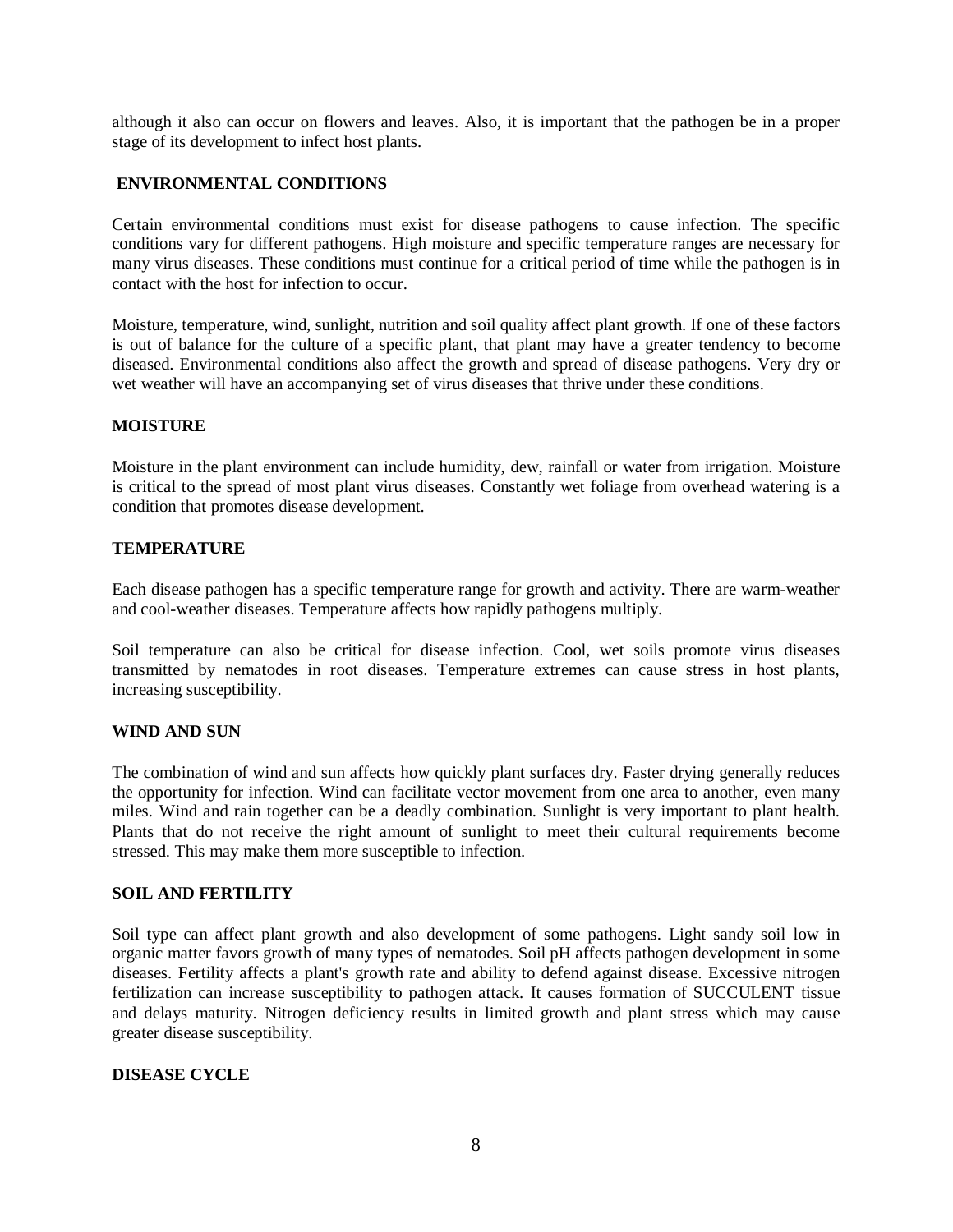There are five stages in disease development: inoculation, incubation, penetration, infection and symptoms.

### **INOCULATION**

The viral pathogen must be introduced (inoculated) to the host plant. This is done by insects, birds, animals and people.

Working in the garden when plants are wet is a common way to spread disease. Disinfesting tools requires a 9-to-1 solution of water and bleach and takes a minimum of ten minutes. Smokers can transmit tobacco mosaic virus from a cigarette to tomato plants.

Seeds or cuttings from infected plants will also transmit disease. Certified seed guarantees that at the time of sale the seeds are free of all diseases.

Disease-free stock guarantees that the plant is not infected with disease. This is particularly important with perennial plants, such as roses, raspberries and other small fruits.

### **INCUBATION**

The second stage of disease development is incubation. The pathogen changes or grows into a form that can enter the new host plant.

#### **PENETRATION**

The third stage is penetration or the point at which the pathogen actually enters the host plant. Wounding roots of bedding plants during transplanting provides entry for viral pathogen. The mouthparts of an insect also result in openings for penetration.

### **INFECTION**

The fourth stage is infection. The pathogen multiplies within the plant using some of the host's biochemical "machinery" and begins damaging the plant tissue.

#### **SYMPTOMS**

As the pathogen consumes nutrients, the plant reacts by showing symptoms. Symptoms are evidence of the pathogens causing damage to the plant. Symptoms include mottling, dwarfing, distortion, discoloration, wilting, and shriveling of any plant part.

#### **PATHOGEN SURVIVAL**

Many pathogens can survive without a susceptible host even under the most unfavorable conditions. Many plant diseases survive from one growing season to the next on plant debris, seeds, and alternate hosts or in soil.

Because of pathogen survival, it is important to remove and properly dispose of any infected plant materials. It is also important for the gardener to know about the diseases that affect each plant throughout the home landscape, as well as the conditions needed for proper culture.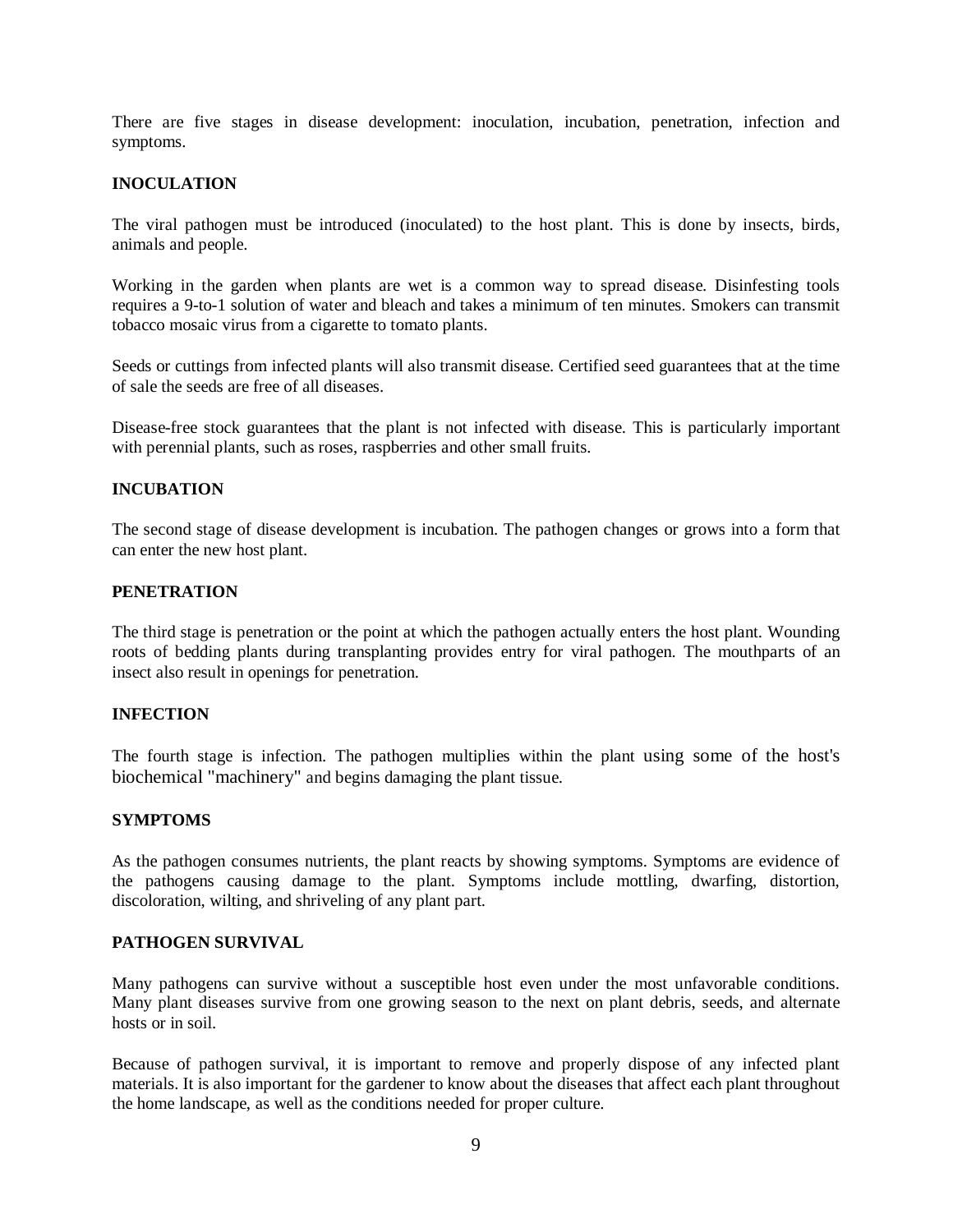#### **Symptoms of plant virus diseases**

Symptoms are expressions of pathological activity in plants. They are visible manifestations of changes in color, form, and structure: leaves may become spotted, turn yellow, and die; fruits may rot on the plants or in storage; cankers may form on stems; and plants may blight and wilt. Diagnosticians learn how to associate certain symptoms with specific diseases, and they use this knowledge in the identification and control of pathogens responsible for the diseases.

Those symptoms that are external and readily visible are considered morphological. Others are internal and primarily histological, for example, vascular discoloration of the xylem of wilting plants. Microscopic examination of diseased plants may reveal additional symptoms at the cytological level, such as the formation of tyloses (extrusion of living parenchyma cells of the xylem of wilted tissues into vessel elements).

It is important to make a distinction between the visible expression of the diseased condition in the plant, the symptom, and the visible manifestation of the agent which is responsible for that condition, the sign. The sign is the structure of the pathogen, and when present it is most helpful in diagnosis of the disease.

All symptoms may be conveniently classified into three major types because of the manner in which pathogens affect plants. Most pathogens produce dead and dying tissues, and the symptoms expressed are categorized as necroses. Early stages of necrosis are evident in such conditions as hydrosis, wilting, and yellowing. As cells and tissues die, the appearance of the plant or plant part is changed, and is recognizable in such common conditions as blight, canker, rot, and spot.

Many pathogens do not cause necrosis, but interfere with cell growth or development. Plants thus affected may eventually become necrotic, but the activity of the pathogen is primarily inhibitory or stimulatory. If there is a decrease in cell number or size, the expressions of pathological activity are classified as hypoplases; if cell number or size is increased, the symptoms are grouped as hyperplases. These activities are very specific and most helpful in diagnosis. In the former group are such symptoms as mosaic, rosetting, and stunting, with obvious reduction in plant color, structure, and size. In the latter group are gall, scab, and witches'-broom, all visible evidence of stimulation of growth and development of plant tissues.

dieback - a disease of plants characterized by the gradual dying of the young shoots starting at the tips and progressing to the larger branches

mosaic - viral disease in solanaceous plants (tomatoes, potatoes, tobacco) resulting in mottling and often shriveling of the leaves

yellow dwarf - any of several virus diseases of plants characterized by stunting and yellowing of the leaves

yellow spot - viral diseases characterized by yellow spotting on the leaves

### **Kinds of plant diseases**

### **MYCOPLASMAS**

Mycoplasmas are disease agents that were not accurately identified until the 1960's. Previously many mycoplasma-caused diseases were thought to be caused by viruses. A group of diseases caused by mycoplasmas is called YELLOWS diseases. Yellows disease is usually spread from one host plant to another by an insect vector. Leafhoppers are common vectors for mycoplasmas.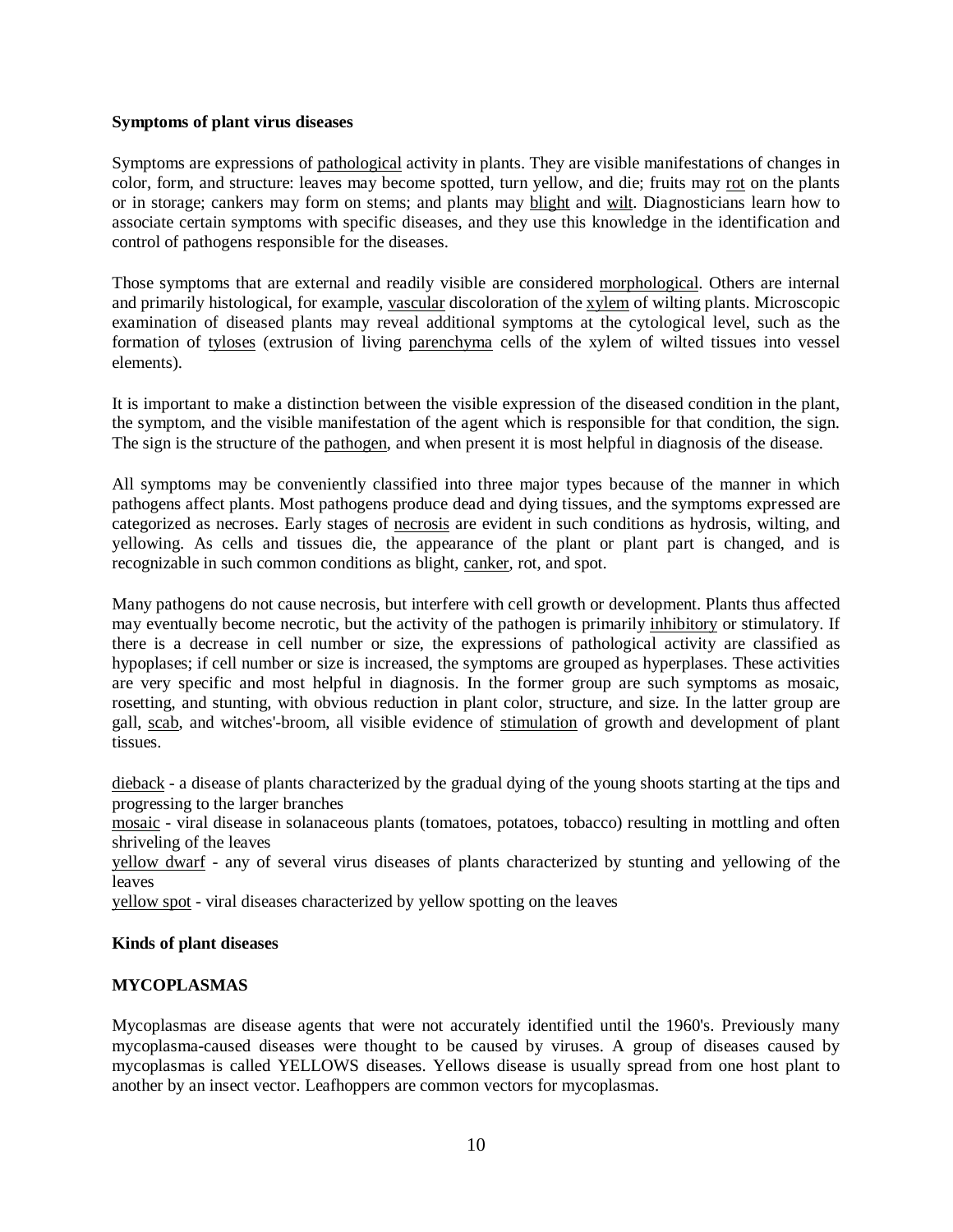#### **Viruses and viroids**

Viruses are organisms so small that they can only be seen under an electron microscope, magnified 2,000 to 3,000 times. Viruses multiply only within living cells of host plants. Viruses are spread by insects, nematodes and humans. Symptoms include vein banding, mosaic, flecking or spotting on foliage and abnormal growth, similar to herbicide damage. Tobacco mosaic virus on tomatoes and leaf mosaic on dahlias are common viral diseases. Control is limited to removing and destroying infected plants.

Viruses and viroids are the simplest of the various causative agents of plant disease. The essential element of each of these two pathogens is an infective nucleic acid. The nucleic acid of viruses is covered by an exterior shell (coat) of protein, but that of viroids is not. *See also* Plant viruses and viroids.

Approximately 400 plant viruses and about 10 viroids are known. The nucleic acid of most plant viruses is a single-stranded RNA; a number of isometric viruses have a double-stranded RNA. A few viruses contain double-stranded DNA, and several containing single-stranded DNA have been reported. The nucleic acid of viroids is a single-stranded RNA, but its molecular weight is much lower than that of viruses.

Some viruses, such as tobacco mosaic virus (TMV) and cucumber mosaic virus, are found in many plant species; others, such as wheat streak mosaic virus, occur only in a few grasses. Viruses are transmitted from plant to plant in several ways. The majority are transmitted by vectors such as insects, mites, nematodes, and fungi which acquire viruses during feeding upon infected plants. Some viruses are transmitted to succeeding generations by infected seed. Viroids are spread mainly by contact between healthy and diseased plants or by the use of contaminated cutting tools.

The control or prevention of virus diseases involves breeding for resistance, propagation of virus-free plants, use of virus-free seed, practices designed to reduce the spread by vectors, and, in some cases, the deliberate inoculation of plants with mild strains of a virus to protect them from the deleterious effects of severe strains..

#### **Noninfectious agents of disease**

Plants with symptoms caused by noninfectious agents cannot serve as sources of further spread of the same disorder. Such noninfectious agents may be deficiencies or excesses of nutrients, anthropogenic pollutants, or biological effects by organisms external to the affected plants. On the farm, plant-damaging pollution may be caused by careless use of pesticides. Mishandled herbicides are by far the most damaging to plants. Off the farm, anthropogenic air pollutants are generated by industrial processes, and by any heating or transportation method that uses fossil fuels. The most common air pollutants that damage plants are sulfur oxides and ozone. Sulfur oxides are produced when sulfur-containing fossil fuels are burned or metallic sulfides are refined. Human-generated ozone is produced by sunlight acting on clouds of nitrogen oxides and hydrocarbons that come primarily from automobile exhausts.

### **Epidemiology of plant disease**

Knowledge of these components, the outbreak of disease may be forecast in advance, the speed at which the epidemic will intensify may be determined, control measures can be applied at critical periods, and any yield loss to disease can be projected. The maximum amount of disease occurs when the host plant is susceptible, the pathogen is aggressive, and the environment is favorable.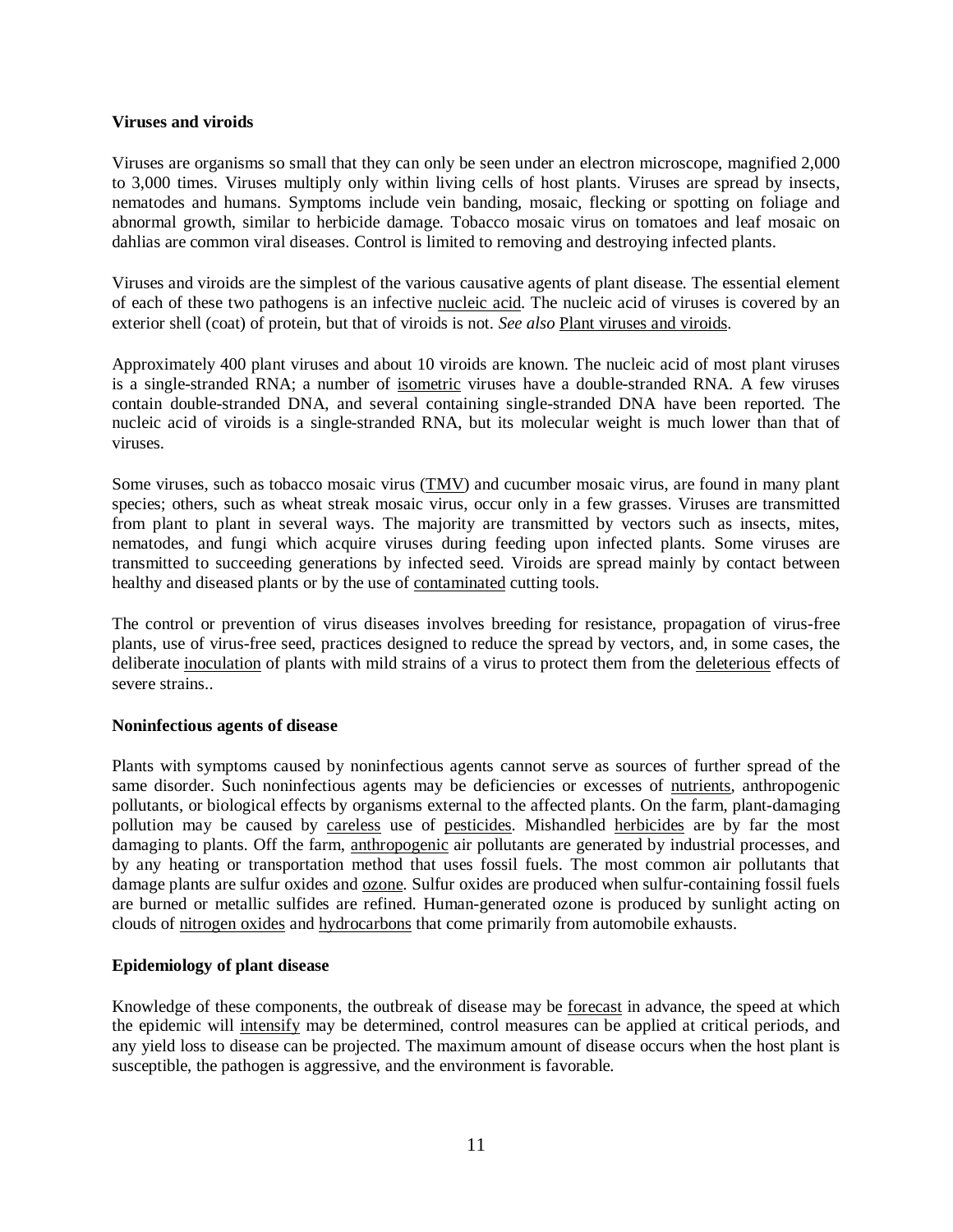Epidemiologically, there are two main types of diseases: monocyclic, those that have but a single infection cycle (with the rare possibility of a second or even third cycle) per crop season; and polycyclic, those that have many, overlapping, concatenated cycles of infection per crop season. For both epidemiological types, the increase of disease slows as the proportion of disease approaches saturation or 100%.

Control of plant disease is defined as the maintenance of disease severity below a certain threshold, which is determined by economic losses. Diseases may be high in incidence but low in severity, or low in incidence but high in severity, and are kept in check by preventing the development of epidemics. The principles of plant disease control form the basis for preventing epidemics. However, the practicing agriculturist uses three approaches to the control of plant disease: cultural practices affecting the environmental requirement of the susceptible host -pathogen-environment triangle necessary for disease development, disease resistance, and chemical pesticides.

### **DIAGNOSIS OF PLANT VIRUS DISEASES**

### **A METHOD**

To correctly diagnose plant disease problems, follow a few basic steps. View the plant and its environment from various perspectives.

#### **CLOSE-UP VIEW**

The most obvious place to look first is up close. Use a hand lens if necessary. Don't stop at the first or most obvious symptom; check for more. You want to find all of the symptoms.

Look for symptoms on leaves, stems, roots, flowers and fruits. Cut open a branch or stem to look for vascular problems. Vascular problems show as discoloration of vascular tissue, leaf or stem wilting and sudden wilting of a section or a total plant.

#### **GENERAL VIEW**

Stand back and look at the overall picture. Consider the total environment: weather, soil, stage of development for plant and pathogens, cultural practices and condition of other plants in the area. A plant growing in the wrong location may be stressed. Consider pesticide applications, recent construction or digging, and weather conditions.

### **TIME**

Determine when the symptoms became apparent. The onset of a problem may be due to a cultural practice, the seasonal appearance of a disease or insect, or a weather-related event. Remember that longterm stress is slow to appear, taking a year or more at times.

Is the problem spreading? This may indicate it is a pathogen. Are plants of other species affected? Diseases are usually species-specific. Problems caused by environmental factors do not spread, although the symptoms may become more severe.

### **KNOWLEDGE AND EXPERIENCE**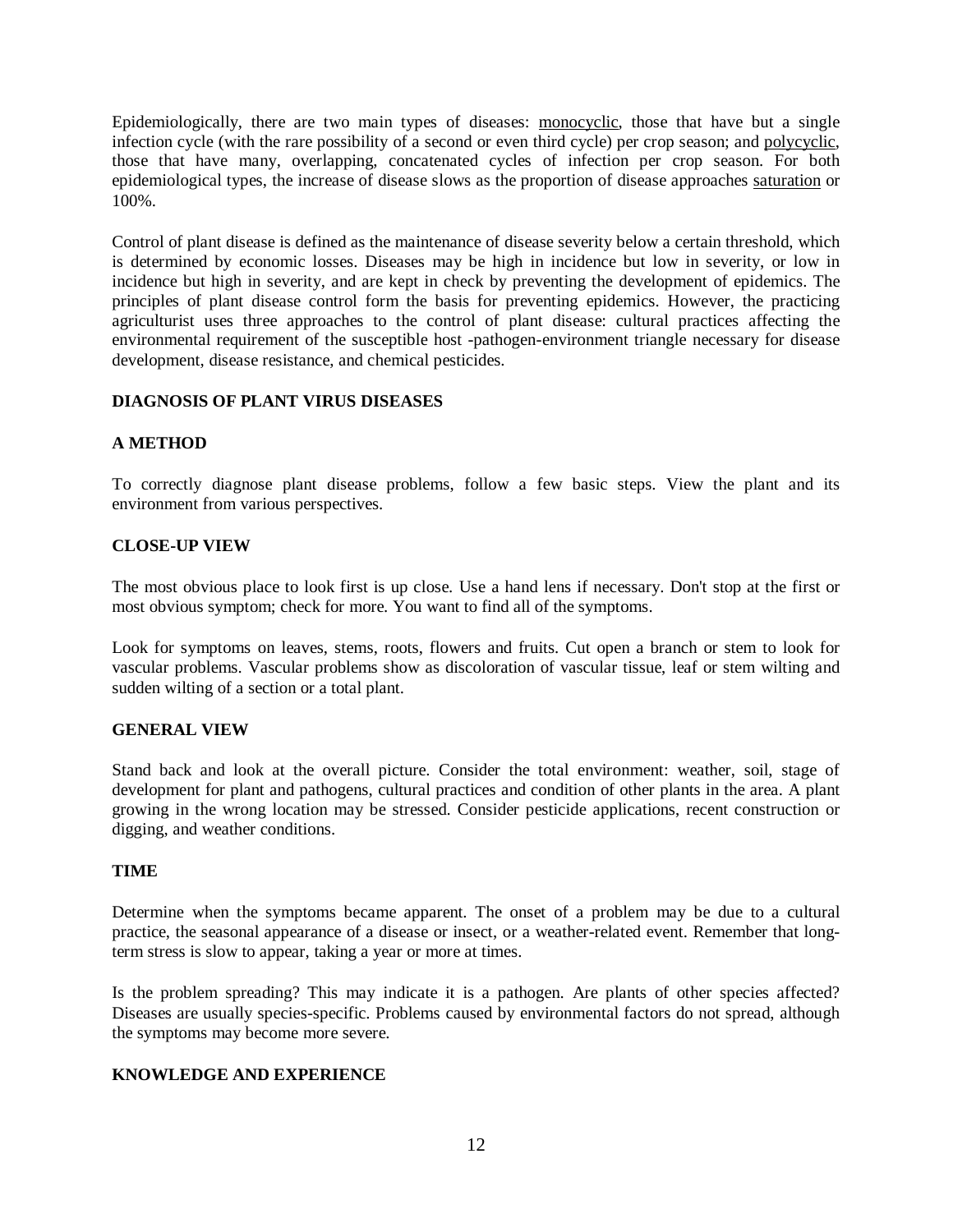You must know what the plant should look like to be able to determine abnormalities. Check the references to see what problems are typical for a particular species. Gather all the information you can to help you make the diagnosis.

Remember that there is usually no single cause. There may be a primary cause; however, it may be associated with cultural or environmental conditions. Just as there is probably no single cause, there is usually no single symptom. Search for all of the symptoms. Orderly thinking and good questions are the key to accurate diagnoses.

When in doubt about a diagnosis, turn to agents, state specialists or the Pest and Plant Disease Clinic for assistance or a second opinion.

### **NONLIVING OR ABIOTIC AGENTS**

Nonliving or abiotic agents can indirectly result in plant problems. Additionally, several factors in the plant's environment can produce disease-like symptoms: weather extremes, high winds, high or low temperatures, nutrient deficiencies, physical damage and poor cultural conditions.

Frost often damages buds and leaves in early spring. Hail can cause leaf spotting or holes. Drought and high winds result in wilting and in extreme cases, browning and curling.

Air, water and soil pollution affect plant health and can produce disease-like symptoms. Soil imbalance, resulting from construction or other dumping, or misapplied garden chemicals can cause damage and disease-like symptoms. Dumping of household, automotive and industrial chemicals can also produce plant damage.

Plant disease can result from a combination of abiotic agents and biotic agents. Plants may be initially placed under stress by nonliving agents. This creates a susceptibility in plants for attack by living agents. Drought may damage roots which then are more likely to be infected by fungal diseases.

### **RANDOM OR UNIFORM PATTERNS**

Random distribution of symptoms on injured plants is usually caused by a biotic factor, such as infectious disease pathogens or an insect/animal. Uniform patterns are generally associated with abiotic or noninfectious agents like pesticides, fertilizers, environmental or site stress and mechanical damage.

### **COLLECTING SPECIMENS**

Plant specimens that are to be diagnosed should be taken from the area where symptoms are showing on living tissue. Dead plants are often invaded by secondary pathogens which may hide the original problem. Collect several representative samples showing various stages of disease development. A generous sampling will assist in diagnosis. If possible, collect the entire plant, including roots.

Wrap the specimens in dry paper. Do not moisten them or seal them in plastic wrap or plastic bags. Never mix different specimens in a single bag. A fresh sample is required. Complete the diagnostic form as thoroughly as possible. This will result in better diagnosis.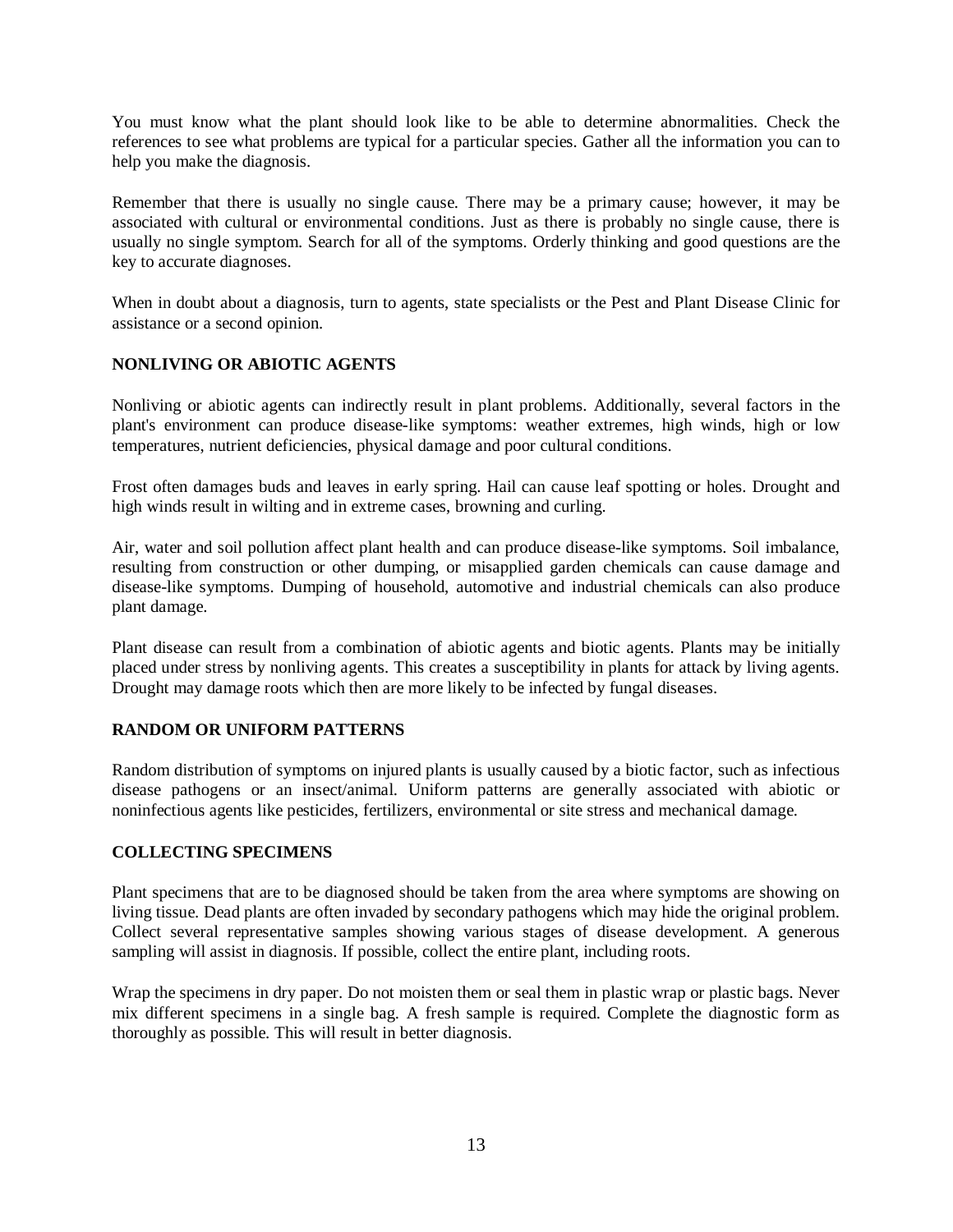## **Strategies for Control**

Resistance: Conventional approaches

- Breeding for Resistance to Plant Viruses
- Control of Plant Virus Diseases by Cross-protection of Virus Infection in Crops Through Breeding Plants for Vector Resistance: Biochemical and molecular approaches
- Biochemistry of Resistance to Plant Viruses
- Protein and Replicase-mediated Resistance to Plant Viruses
- Antisense RNA and Ribozyme-mediated Resistance to Plant Viruses
- Satellite RNA-mediated Resistance to Plant Viruses: Are the Ecological Risks Well Assessed?
- Alternative Strategies for Engineering Virus Resistance in Plants
- Controlling Mosaic Virus Diseases Under Field Conditions by Using Multiple-gene Strategies in Transgenic Plants Special topics related to resistance
- Releasing Genetically Engineered Virus Resistant Crops Risk Assessment
- Antiviral Substances of Plant Origin Resistance to Plant Viruses: an Overview

## **Control of Vectors**

- Forecasting Aphid-borne Virus Diseases
- Chemical Control of Insect and Nematode Vectors of Plant Viruses
- Chemical Control of Fungal Vectors of Plant Viruses

## **Quarantine and Certification**

- Exclusion of Plant Viruses
- IPGRI's Role in Controlling Virus Diseases in Plant Germplasm
- Seed Certification for Viruses
- Control of Viruses Affecting Potatoes Through Seed Potato Certification Programs
- Virus Certification of Grapevines
- Virus Certification of Ornamental Plants The European Strategy
- Virus Certification of Fruit Tree Propagative Material in Western Europe
- Virus Certification of Deciduous Fruit Trees in The United States and Canada
- Indexing for Viruses in Citrus
- Virus Certification of Strawberries
- Certification for Plant Viruses: an Overview

## **Elimination**

 Heat Treatment of Perennial Plants to Eliminate Phytoplasmas, Viruses, and Viroids While Maintaining Plant Survival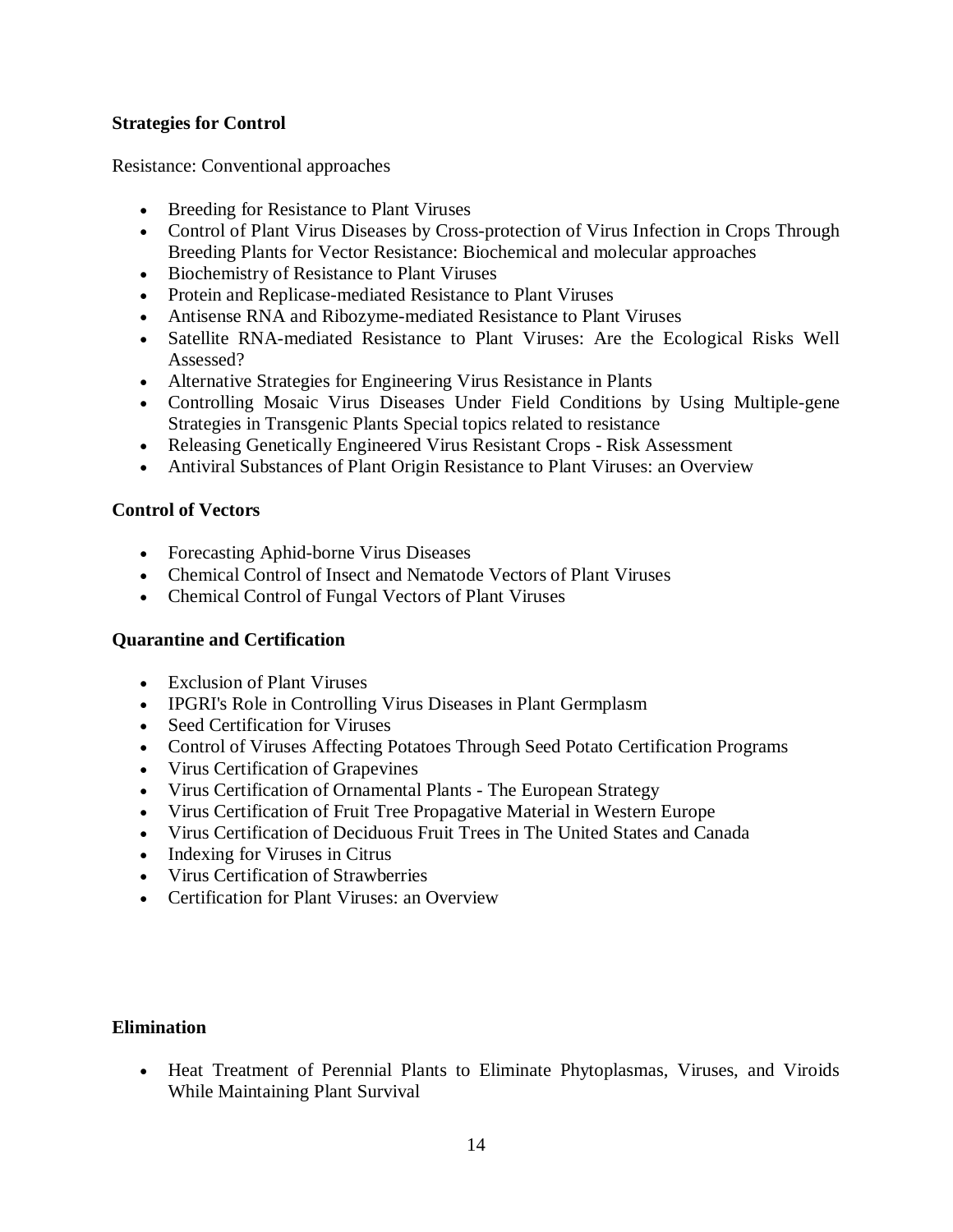Virus Elimination by Meristem Tip Culture and Tip Micrografting

## **Detection**

- Advanced Diagnostic Tools as an Aid to Controlling Plant Virus Diseases
- Identification and Detection of Recalcitrant Temperate Fruit Crop Viruses Using dsRNAs and Diffusion Antisera
- Detection and Identification of Plant Viruses and Viroids Using Polymerase Chain Reaction (PCR)
- Ultra Microscopic Detection of Plant Viruses and Their Gene Products
- Detection and Management of Plant Viroids

By the time disease symptoms appear, disease pathogens are inside the plant and usually beyond control. Therefore, it is important to prevent penetration of pathogens. Consider the following methods of disease control:

## **AVOID**

Avoid certain diseases through choice of appropriate site and planting time, purchase of disease-free stock and cultural practices that do not favor disease infection. Insect control can be important for controlling spread of viruses, mycoplasmas, bacteria and fungi. Mulching can help control diseases by preventing the contact of foliage with soil.

### **REMOVE**

Remove all diseased plants, including alternate hosts. Immediate removal of diseased plants or plant parts reduces the chance of the disease spreading. Selective pruning and careful sanitizing of pruning equipment can prevent spread of disease. Rotate crops to avoid soil-borne diseases.

### **PROMOTE VIGOROUS GROWTH**

Use best cultural practices. Follow recommended cultural practices.

### **Plant Disease Evaluation**

## **Parasitism and Disease development**

Diseases of plants, like diseases of humans and animals, are complex phenomena. It may be difficult to provide a comprehensive definition of disease, but one important characteristic of plant diseases is that they are injurious, causing harm to plants in some way. Disease also is progressive, which helps distinguish disease development over time from an instantaneous injury such as lightning striking a tree. Plant diseases are a challenge to people interested in maintaining and producing healthy plants. Plant health can be achieved only with an understanding of plant diseases. We need to know what causes them, how they spread, and how we can prevent them or at least minimize the damage they inflict.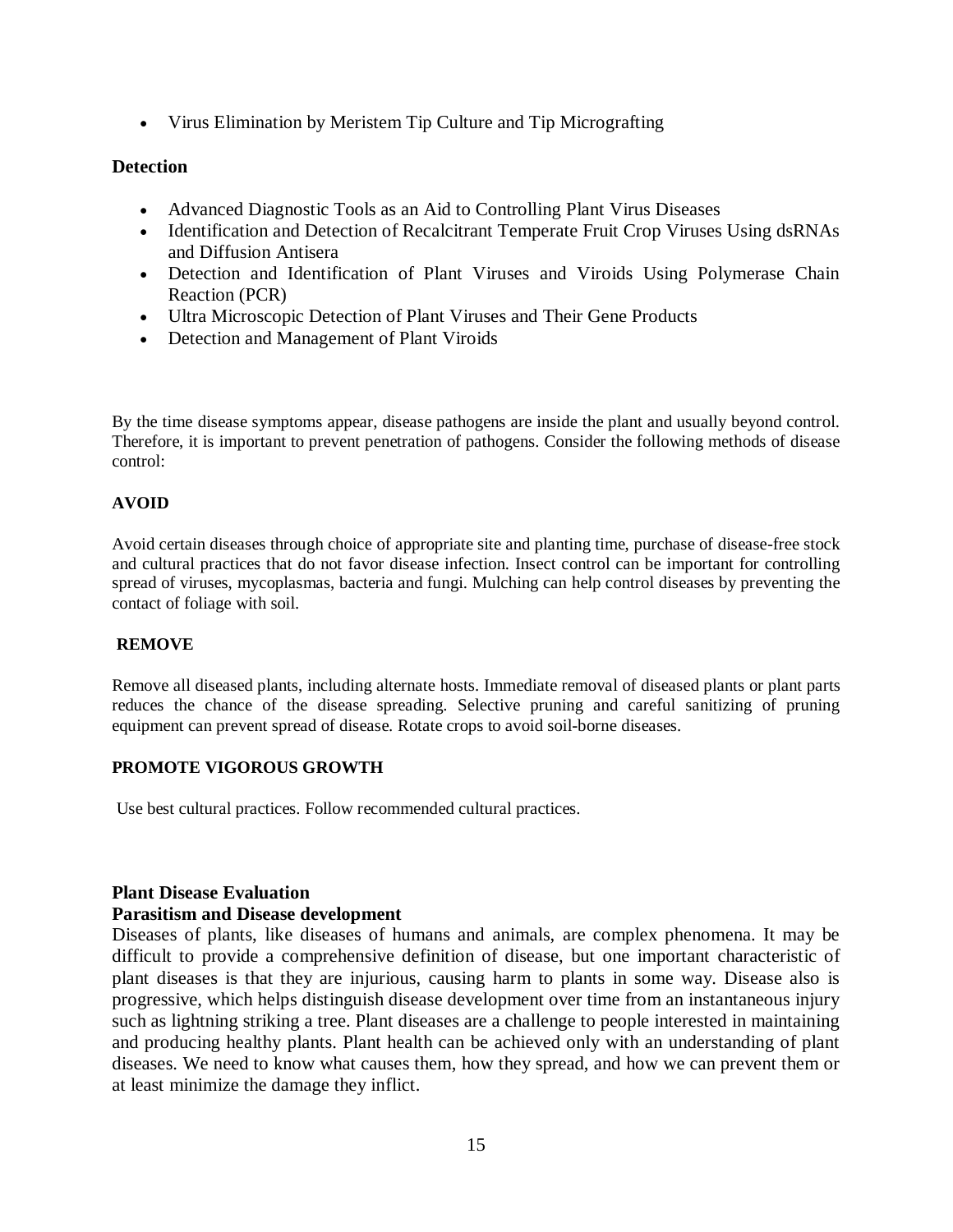Diagnosis is the first step in addressing the challenge of plant diseases. We are familiar with symptoms and signs of animal and human diseases, but symptoms of plant diseases are very different from human symptoms. However, a better understanding of disease development can help minimize the problems caused by plant diseases.

## **Plant Disease Triangle**

The disease triangle represents the three fundamental elements required for disease in plants:

- (i) a susceptible plant
- (ii) a pathogen capable of causing disease
- (iii) a favorable environment

## **The Plant**

Susceptibility to disease can be affected by many factors, including the growth stage of the plant, its genetic predisposition and stress. By careful observation of a diseased plant, one can begin to speculate about what basic functions of the plant are affected and, therefore, what kind of disease it may be.

Symptoms are the expression of disease by a plant as a response to the activities of the pathogen. It may be localized, such as leaf spots or systemic such as stunting that affects the entire plant. Some symptoms develop first on young and otherwise healthy tissues, other occur first on senescent tissues, such as aging flowers or lower leaves that are turning yellow. Many symptoms of plan diseases involve the death of plant tissues. Symptoms alone are not enough for accurate diagnosis of many plant diseases.

## **The Pathogen**

The second vertex of the plant disease triangle is the pathogen. The word *pathogen* comes from the root word *pathos* ("suffering") and the suffix –*gen* ("origin" or "genesis"). Together they mean "the cause of a disease".

Most plant diseases are caused by parasites. A parasite is an organism that obtains its nutrients from another living organism. Parasites of plant include fungi, bacteria, nematodes, viruses and even other plants. Parasites become pathogens when they do not merely live on and obtain nutrients from a host organism but actually case harm to the host, resulting in disease symptoms. Pathogens that are also parasites are infectious. They can be spread (transmitted) from plant to plant, potentially causing an epidemic. These living organisms that cause diseases are sometimes called biotic pathogens. There are also abiotic (nonliving) agents that cause disease. Noninfectious factors may affect many plants in an area, but the diseases they cause are not "contagious", i.e. they are not transmitted from one plant to another.

## **The Environment**

An environment favorable for disease development (the third vertex of the disease triangle) consists of factors affecting the plant, factors affecting the pathogen, and sometimes additional organisms, such as vectors. The environment in which plant disease occurs consists of a wide range of factors that should be investigated when a diagnosis is being made. These factors include recent temperature (such as extreme highs and lows), rainfall or irrigation (amounts, timing and source), and light intensity or shade. Characteristics of the soil, such as drainage, soil type, and pH, are also important.

# **Determination of disease causing organism: Koch's postulate**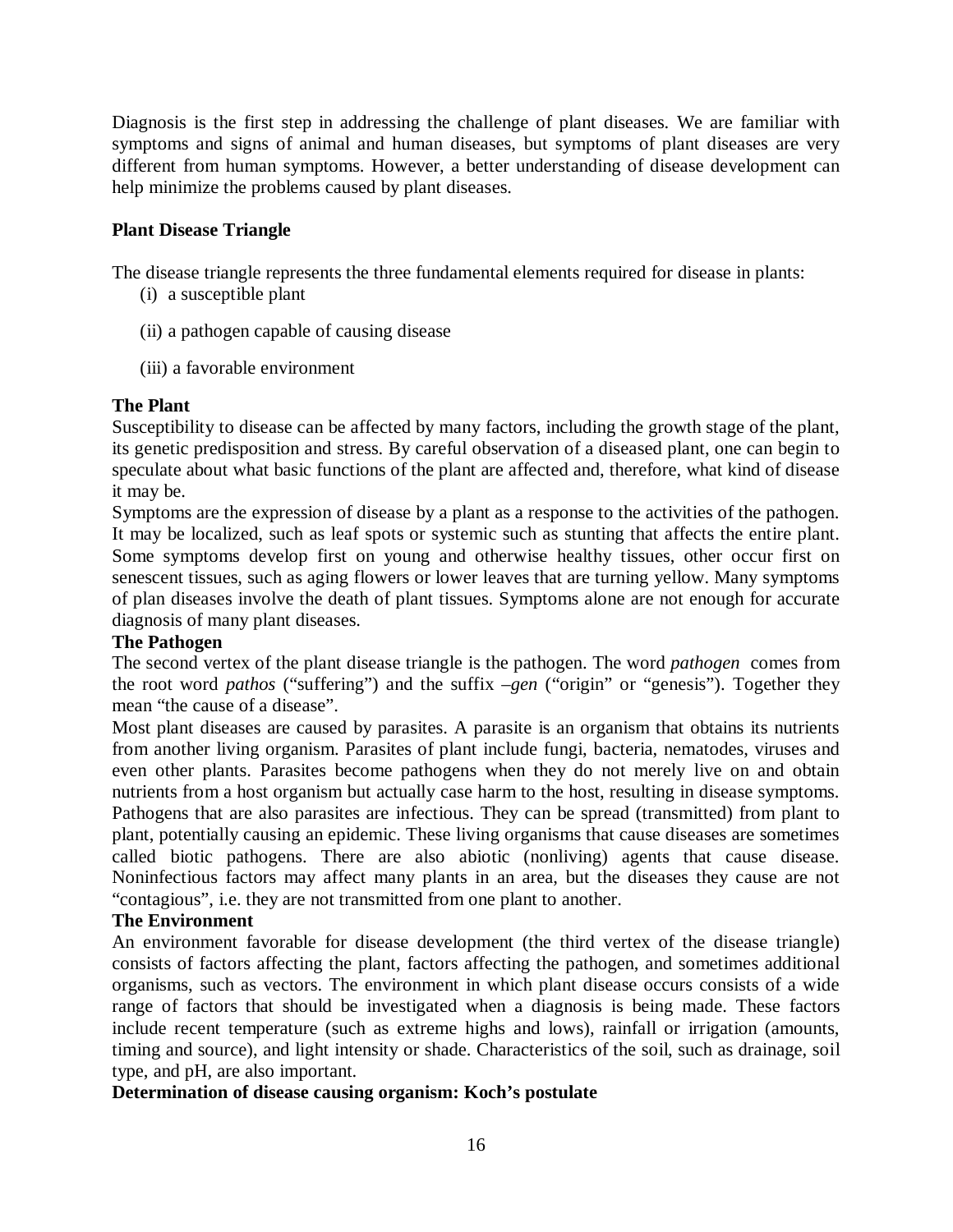- i. The suspected pathogen must be consistently associated with diseased plants
- ii. The suspected pathogen must be isolated in a pure culture and its characteristics noted
- iii. The diseased must be reproduced in a healthy plant inoculated with the isolated organism
- iv. The same pathogen characterized in step 2 must be isolated from the inoculated plant

## **Biotrophs and Necrotrophs**

Plant diseases often involve the interaction of plants and parasites. Thus, diseases are greatly affected by the biology of the parasites.

Biotic pathogens can be divided into two categories (biotrophs and necrotrophs) that describe their approach to causing disease. **Biotrophs** require living plant tissues. **Necrotrophs** usually produce destructive toxins and enzymes that destroy plant tissues.

Some parasites are so dependent on their hosts that they are unable to exist without them. These parasites, called **biotrophs** or **obligate parasites**, can obtain nutrients only from plant cells. They often form some kind of survival structure in the absence of a host. In some cases, biotrophs do not form a survival structure and will perish if they do not find a way to move to another living plant before the host plant dies.

Most plant pathogens are more flexible in their adaptation and can live either as **parasites** or as **saprophytes**, organism that obtain nutrients from dead organic matter. Organisms with the flexibility to switch back and forth between the parasitic and the saprophytic life style are described as facultative. **Facultative saprophytes** are better adapted to living as parasites but can survive as saprophytes when necessary. **Facultative parasites** are primarily saprophytes but can live as parasites if given the opportunity to invade compromised or senescent plant tissues. Many other bacteria and fungi are **obligate saprophytes** living only on dead organic matter and incapable of causing plant disease. These organisms may act as secondary invaders of dead and dying tissues. They contribute to the decay of plants and other organisms.

At the other end of the spectrum of parasitism are the facultative parasites and facultative saprophytes, or **necrotrophs.** As the name suggests, they obtain nutrients from dead organic matter or from dead or dying cells of living plants. In contrast to the more delicate invasion by biotrophs, necrotrophs tend to produce toxins and enzymes that rapidly kill and degrade plant tissue and inhibit defense mechanisms by the plant. Necrotrophs commonly penetrate plants through wounds or natural openings.

## **The Disease Cycles**

Pathogens, like their hosts plants, have life cycles. These may be as simple as that of a bacterium, in which a single cell divides into two cells. When interaction between a plant and a pathogen result in disease, the interactions are described by the **disease cycle**.

A disease cycle may be simple or complex, but all disease cycle follow a pattern of discrete steps occurring in a predictable order. Disease cycles may be completed in as little as a few days or (in some tree diseases) as long as several years. It is important to be able to identify the stages of the disease cycle of each disease, because they will suggest ways to prevent or manage the disease.

The life history of a pathogen consists of two phases: (i) pathogenesis and (ii) survival

Pathogenesis – is the chain of events whereby disease occurs

Pathogenicity - is the ability of the parasite to interfere with one or more of the essential functions of the plant, thereby causing disease.